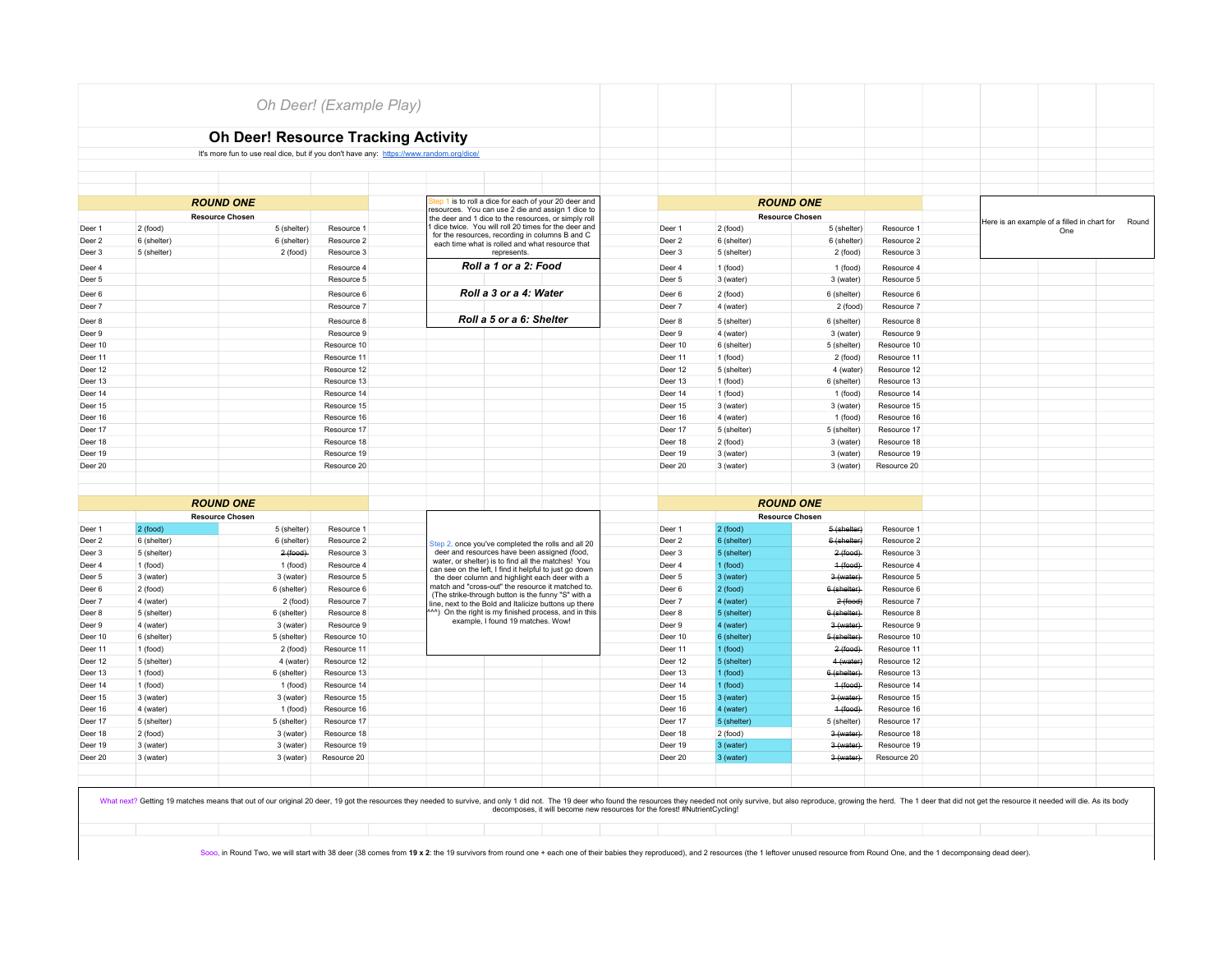|                    | <b>ROUND TWO</b>                                                                                      |            |                                                                                                     |                   |           |                        |            |                                                                                                      |  |
|--------------------|-------------------------------------------------------------------------------------------------------|------------|-----------------------------------------------------------------------------------------------------|-------------------|-----------|------------------------|------------|------------------------------------------------------------------------------------------------------|--|
|                    | <b>Resource Chosen</b>                                                                                |            |                                                                                                     |                   |           |                        |            |                                                                                                      |  |
| Deer 1             |                                                                                                       | Resource 1 |                                                                                                     |                   |           |                        |            |                                                                                                      |  |
| Deer 2             |                                                                                                       | Resource 2 |                                                                                                     |                   |           |                        |            |                                                                                                      |  |
| Deer 3             |                                                                                                       |            |                                                                                                     |                   |           |                        |            |                                                                                                      |  |
| Deer 4             |                                                                                                       |            |                                                                                                     |                   |           |                        |            |                                                                                                      |  |
| Deer 5             |                                                                                                       |            |                                                                                                     |                   |           |                        |            |                                                                                                      |  |
| Deer 6             |                                                                                                       |            |                                                                                                     |                   |           |                        |            |                                                                                                      |  |
| Deer 7             |                                                                                                       |            |                                                                                                     |                   |           |                        |            |                                                                                                      |  |
| Deer 8             |                                                                                                       |            |                                                                                                     |                   |           |                        |            |                                                                                                      |  |
| Deer 9             |                                                                                                       |            |                                                                                                     |                   |           |                        |            |                                                                                                      |  |
| Deer 10            |                                                                                                       |            |                                                                                                     |                   |           |                        |            |                                                                                                      |  |
| Deer 11            | Before we start rolling for Round Two, notice how<br>there are far more deer than resources this time |            |                                                                                                     |                   |           |                        |            |                                                                                                      |  |
| Deer 12            | around. What do you think that will mean for our                                                      |            |                                                                                                     |                   |           |                        |            |                                                                                                      |  |
| Deer 13            | deer population? Before scrolling down, make a<br>hypothesis in your nature journal.                  |            |                                                                                                     |                   |           |                        |            |                                                                                                      |  |
| Deer 14            |                                                                                                       |            |                                                                                                     |                   |           |                        |            |                                                                                                      |  |
| Deer 15<br>Deer 16 |                                                                                                       |            |                                                                                                     |                   |           |                        |            |                                                                                                      |  |
| Deer 17            |                                                                                                       |            |                                                                                                     |                   |           |                        |            |                                                                                                      |  |
| Deer 18            |                                                                                                       |            |                                                                                                     |                   |           |                        |            |                                                                                                      |  |
| Deer 19            |                                                                                                       |            |                                                                                                     |                   |           |                        |            |                                                                                                      |  |
| Deer 20            |                                                                                                       |            |                                                                                                     |                   |           |                        |            |                                                                                                      |  |
| Deer 21            |                                                                                                       |            |                                                                                                     |                   |           |                        |            |                                                                                                      |  |
| Deer 22            |                                                                                                       |            |                                                                                                     |                   |           |                        |            |                                                                                                      |  |
| Deer 23            |                                                                                                       |            |                                                                                                     |                   |           |                        |            |                                                                                                      |  |
| Deer 24            |                                                                                                       |            |                                                                                                     |                   |           |                        |            |                                                                                                      |  |
| Deer 25            |                                                                                                       |            |                                                                                                     |                   |           |                        |            |                                                                                                      |  |
| Deer 26            |                                                                                                       |            |                                                                                                     |                   |           |                        |            |                                                                                                      |  |
| Deer 27            |                                                                                                       |            |                                                                                                     |                   |           |                        |            |                                                                                                      |  |
| Deer 28            |                                                                                                       |            |                                                                                                     |                   |           |                        |            |                                                                                                      |  |
| Deer 29            |                                                                                                       |            |                                                                                                     |                   |           |                        |            |                                                                                                      |  |
| Deer 30            |                                                                                                       |            |                                                                                                     |                   |           |                        |            |                                                                                                      |  |
| Deer 31            |                                                                                                       |            |                                                                                                     |                   |           |                        |            |                                                                                                      |  |
| Deer 32            |                                                                                                       |            |                                                                                                     |                   |           |                        |            |                                                                                                      |  |
| Deer 33            |                                                                                                       |            |                                                                                                     |                   |           |                        |            |                                                                                                      |  |
| Deer 34            |                                                                                                       |            |                                                                                                     |                   |           |                        |            |                                                                                                      |  |
| Deer 35            |                                                                                                       |            |                                                                                                     |                   |           |                        |            |                                                                                                      |  |
| Deer 36            |                                                                                                       |            |                                                                                                     |                   |           |                        |            |                                                                                                      |  |
| Deer 37            |                                                                                                       |            |                                                                                                     |                   |           |                        |            |                                                                                                      |  |
| Deer 38            |                                                                                                       |            |                                                                                                     |                   |           |                        |            |                                                                                                      |  |
|                    |                                                                                                       |            |                                                                                                     |                   |           |                        |            |                                                                                                      |  |
|                    |                                                                                                       |            |                                                                                                     |                   |           |                        |            |                                                                                                      |  |
|                    | <b>ROUND TWO</b>                                                                                      |            |                                                                                                     |                   |           | <b>ROUND TWO</b>       |            |                                                                                                      |  |
|                    | <b>Resource Chosen</b>                                                                                |            |                                                                                                     |                   |           | <b>Resource Chosen</b> |            |                                                                                                      |  |
| Deer 1             | 1 (food)<br>5 (shelter)                                                                               | Resource 1 |                                                                                                     | Deer 1            | 1 (food)  | 5 (shelter)            | Resource 1 | Because there were only 2 resources, of course<br>only 2 of the deer could get them and survive. So, |  |
| Deer 2             | 5 (shelter)<br>4 (water)                                                                              | Resource 2 | Now that you've made your hypothesis, go ahead<br>and roll and fill-in your data for Round Two Deer | Deer <sub>2</sub> | 4 (water) | 5 (shelter)            | Resource 2 | with 2 surviving deer in Round Two, we have 36<br>dead deer. That means going into Round Three       |  |
| Deer 3             | 3 (water)                                                                                             |            | and Resources!                                                                                      | Deer 3            | 3 (water) |                        |            | we will have 4 deer (2 survivors + their babies) and                                                 |  |
| Deer 4             | 2 (food)                                                                                              |            |                                                                                                     | Deer 4            | 2 (food)  |                        |            | 36 resources (no leftovers, and 36 decomposing<br>dead deer.)                                        |  |
|                    |                                                                                                       |            |                                                                                                     |                   |           |                        |            |                                                                                                      |  |

| Deer 4  | 2 (food)    |                                                                                                           | Deer 4  | 2 (food)    |  |  | 36 resources (no leftovers, and 36 decomposing<br>dead deer.) |  |
|---------|-------------|-----------------------------------------------------------------------------------------------------------|---------|-------------|--|--|---------------------------------------------------------------|--|
| Deer 5  | 3 (water)   |                                                                                                           | Deer 5  | 3 (water)   |  |  |                                                               |  |
| Deer 6  | 4 (water)   |                                                                                                           | Deer 6  | 4 (water)   |  |  |                                                               |  |
| Deer 7  | 1 (food)    |                                                                                                           | Deer 7  | 1 (food)    |  |  |                                                               |  |
| Deer 8  | 6 (shelter) |                                                                                                           | Deer 8  | 6 (shelter) |  |  |                                                               |  |
| Deer 9  | 3 (water)   |                                                                                                           | Deer 9  | 3 (water)   |  |  |                                                               |  |
| Deer 10 | 5 (shelter) | <b>Optional Hint:</b> To save time and make it easier on<br>yourself, when you have less than ~10 deer or | Deer 10 | 5 (shelter) |  |  |                                                               |  |
| Deer 11 |             | resources, roll the dice to fill the column you                                                           | Deer 11 |             |  |  |                                                               |  |
| Deer 12 |             | have less of first (in this case resources), and<br>then roll the opposite column until matches are       | Deer 12 |             |  |  |                                                               |  |
| Deer 13 |             | filled. This just makes it so you don't spend a lot of                                                    | Deer 13 |             |  |  |                                                               |  |
| Deer 14 |             | time rolling dice for deer that will definitly not get a                                                  | Deer 14 |             |  |  |                                                               |  |
| Deer 15 |             | resource or for resources that will definitly not be<br>chosen.                                           | Deer 15 |             |  |  |                                                               |  |
| Deer 16 |             |                                                                                                           | Deer 16 |             |  |  |                                                               |  |
| Deer 17 |             |                                                                                                           | Deer 17 |             |  |  |                                                               |  |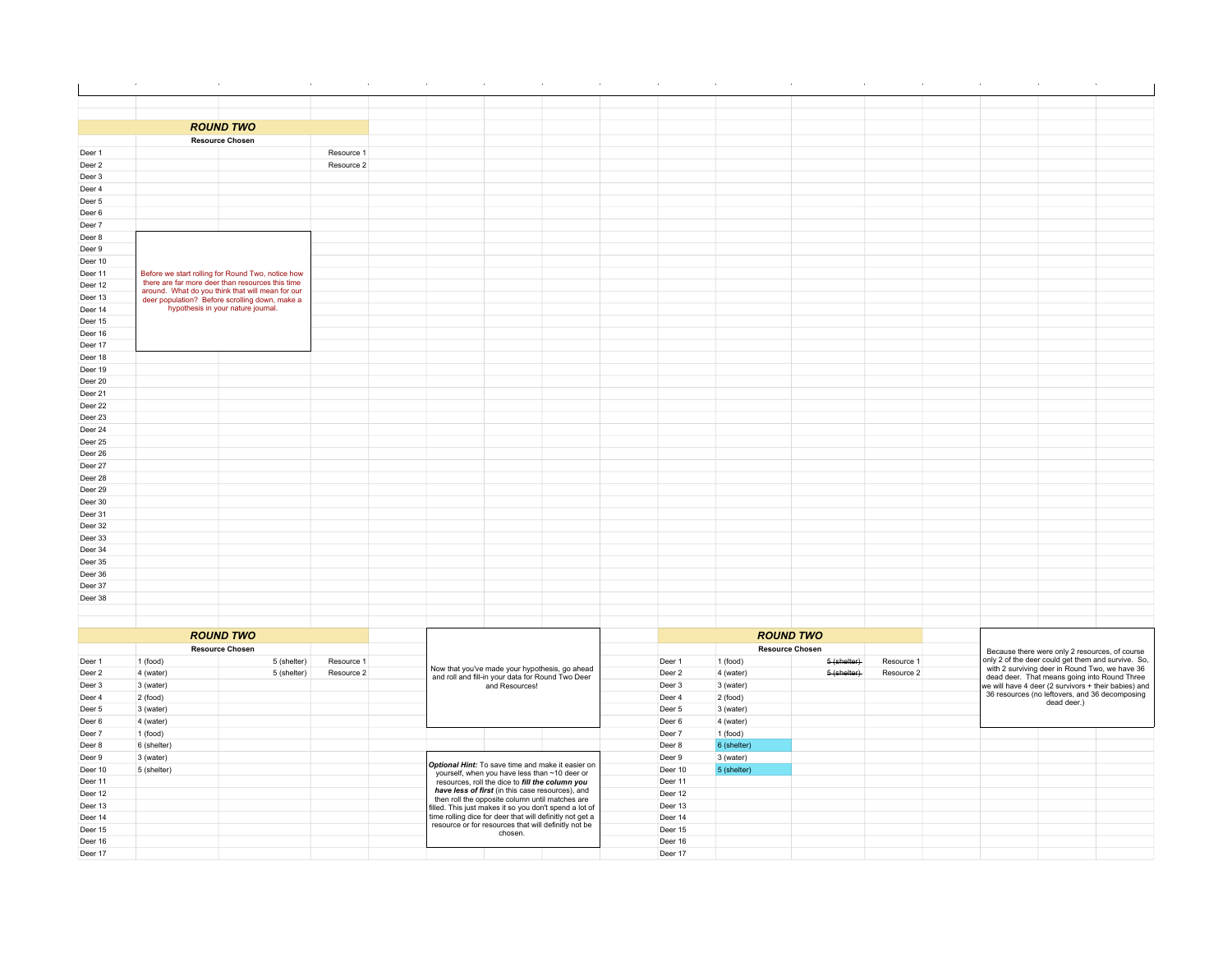| Deer 18            |                              |                                                   |             |                                           |                                                    | Deer 18            |                        |             |                         |  |  |
|--------------------|------------------------------|---------------------------------------------------|-------------|-------------------------------------------|----------------------------------------------------|--------------------|------------------------|-------------|-------------------------|--|--|
| Deer 19            |                              |                                                   |             |                                           |                                                    | Deer 19            |                        |             |                         |  |  |
| Deer 20            |                              |                                                   |             |                                           |                                                    | Deer 20            |                        |             |                         |  |  |
| Deer 21            |                              |                                                   |             |                                           |                                                    | Deer 21            |                        |             |                         |  |  |
| Deer 22            |                              |                                                   |             |                                           |                                                    | Deer 22            |                        |             |                         |  |  |
| Deer 23            |                              |                                                   |             |                                           |                                                    | Deer 23            |                        |             |                         |  |  |
| Deer 24            |                              |                                                   |             |                                           |                                                    | Deer 24            |                        |             |                         |  |  |
| Deer 25            |                              |                                                   |             |                                           |                                                    | Deer 25            |                        |             |                         |  |  |
| Deer 26            |                              |                                                   |             |                                           |                                                    | Deer 26            |                        |             |                         |  |  |
| Deer 27            |                              |                                                   |             |                                           |                                                    | Deer 27            |                        |             |                         |  |  |
| Deer 28            |                              |                                                   |             |                                           |                                                    | Deer 28            |                        |             |                         |  |  |
| Deer 29            |                              |                                                   |             |                                           |                                                    | Deer 29            |                        |             |                         |  |  |
| Deer 30            |                              |                                                   |             |                                           |                                                    | Deer 30            |                        |             |                         |  |  |
| Deer 31            |                              |                                                   |             |                                           |                                                    | Deer 31            |                        |             |                         |  |  |
|                    |                              |                                                   |             |                                           |                                                    |                    |                        |             |                         |  |  |
| Deer 32<br>Deer 33 |                              |                                                   |             |                                           |                                                    | Deer 32<br>Deer 33 |                        |             |                         |  |  |
|                    |                              |                                                   |             |                                           |                                                    |                    |                        |             |                         |  |  |
| Deer 34            |                              |                                                   |             |                                           |                                                    | Deer 34            |                        |             |                         |  |  |
| Deer 35            |                              |                                                   |             |                                           |                                                    | Deer 35            |                        |             |                         |  |  |
| Deer 36            |                              |                                                   |             |                                           |                                                    | Deer 36            |                        |             |                         |  |  |
| Deer 37            |                              |                                                   |             |                                           |                                                    | Deer 37            |                        |             |                         |  |  |
| Deer 38            |                              |                                                   |             |                                           |                                                    | Deer 38            |                        |             |                         |  |  |
|                    |                              |                                                   |             |                                           |                                                    |                    |                        |             |                         |  |  |
|                    |                              |                                                   |             |                                           |                                                    |                    |                        |             |                         |  |  |
|                    |                              | <b>ROUND THREE</b>                                |             |                                           |                                                    |                    | <b>ROUND THREE</b>     |             |                         |  |  |
|                    |                              | <b>Resource Chosen</b>                            |             |                                           |                                                    |                    | <b>Resource Chosen</b> |             |                         |  |  |
| Deer 1             | 3 (water)                    | 1 (food)                                          | Resource 1  |                                           |                                                    | Deer 1             | 3 (water)              | $4-(food)$  | Resource 1              |  |  |
| Deer 2             | 1 (food)                     | 2 (food)                                          | Resource 2  | In Round Three, there was an abundance of |                                                    | Deer 2             | 1 (food)               | 2 (food)    | Resource 2              |  |  |
| Deer 3             | 4 (water)                    | 3 (water)                                         | Resource 3  |                                           | resources in our ecosystem, so all of the deer got | Deer 3             | 4 (water)              | 3 (water)   | Resource 3              |  |  |
| Deer 4             | 5 (shelter)                  | 4 (water)                                         | Resource 4  |                                           | what they needed. Round Four will start with 8     | Deer 4             | 5 (shelter)            |             | 4 (water)<br>Resource 4 |  |  |
|                    |                              | 5 (shelter)                                       | Resource 5  | deer, and the remaining 32 resources.     |                                                    |                    |                        | 5 (shelter) | Resource 5              |  |  |
|                    |                              |                                                   | Resource 6  |                                           |                                                    |                    |                        |             | Resource 6              |  |  |
|                    | ^^^ I filled my deer         |                                                   | Resource 7  |                                           |                                                    |                    |                        |             | Resource 7              |  |  |
|                    | column first, because        |                                                   | Resource 8  |                                           |                                                    |                    |                        |             | Resource 8              |  |  |
|                    | there were only 4 deer       | ^^^ I filled my resource                          | Resource 9  |                                           |                                                    |                    |                        |             | Resource 9              |  |  |
|                    | (less than 36<br>resources). | column second, keeping<br>track of my deer column | Resource 10 |                                           |                                                    |                    |                        |             | Resource 10             |  |  |
|                    |                              | matches in my head, and                           | Resource 11 |                                           |                                                    |                    |                        |             | Resource 11             |  |  |
|                    |                              | only rolling until I've                           | Resource 12 |                                           |                                                    |                    |                        |             | Resource 12             |  |  |
|                    |                              | matched them all.                                 | Resource 13 |                                           |                                                    |                    |                        |             | Resource 13             |  |  |
|                    |                              |                                                   | Resource 14 |                                           |                                                    |                    |                        |             | Resource 14             |  |  |
|                    |                              |                                                   | Resource 15 |                                           |                                                    |                    |                        |             | Resource 15             |  |  |
|                    |                              |                                                   |             |                                           |                                                    |                    |                        |             |                         |  |  |
|                    |                              |                                                   | Resource 16 |                                           |                                                    |                    |                        |             | Resource 16             |  |  |
|                    |                              |                                                   | Resource 17 |                                           |                                                    |                    |                        |             | Resource 17             |  |  |
|                    |                              |                                                   | Resource 18 |                                           |                                                    |                    |                        |             | Resource 18             |  |  |
|                    |                              |                                                   | Resource 19 |                                           |                                                    |                    |                        |             | Resource 19             |  |  |
|                    |                              |                                                   | Resource 20 |                                           |                                                    |                    |                        |             | Resource 20             |  |  |
|                    |                              |                                                   | Resource 21 |                                           |                                                    |                    |                        |             | Resource 21             |  |  |
|                    |                              |                                                   | Resource 22 |                                           |                                                    |                    |                        |             | Resource 22             |  |  |
|                    |                              |                                                   | Resource 23 |                                           |                                                    |                    |                        |             | Resource 23             |  |  |
|                    |                              |                                                   | Resource 24 |                                           |                                                    |                    |                        |             | Resource 24             |  |  |
|                    |                              |                                                   | Resource 25 |                                           |                                                    |                    |                        |             | Resource 25             |  |  |
|                    |                              |                                                   | Resource 26 |                                           |                                                    |                    |                        |             | Resource 26             |  |  |
|                    |                              |                                                   | Resource 27 |                                           |                                                    |                    |                        |             | Resource 27             |  |  |
|                    |                              |                                                   | Resource 28 |                                           |                                                    |                    |                        |             | Resource 28             |  |  |
|                    |                              |                                                   | Resource 29 |                                           |                                                    |                    |                        |             | Resource 29             |  |  |
|                    |                              |                                                   | Resource 30 |                                           |                                                    |                    |                        |             | Resource 30             |  |  |
|                    |                              |                                                   | Resource 31 |                                           |                                                    |                    |                        |             | Resource 31             |  |  |
|                    |                              |                                                   | Resource 32 |                                           |                                                    |                    |                        |             | Resource 32             |  |  |
|                    |                              |                                                   | Resource 33 |                                           |                                                    |                    |                        |             | Resource 33             |  |  |
|                    |                              |                                                   | Resource 34 |                                           |                                                    |                    |                        |             | Resource 34             |  |  |
|                    |                              |                                                   | Resource 35 |                                           |                                                    |                    |                        |             | Resource 35             |  |  |
|                    |                              |                                                   | Resource 36 |                                           |                                                    |                    |                        |             | Resource 36             |  |  |
|                    |                              |                                                   |             |                                           |                                                    |                    |                        |             |                         |  |  |
|                    |                              |                                                   |             |                                           |                                                    |                    |                        |             |                         |  |  |
|                    |                              |                                                   |             |                                           |                                                    |                    |                        |             |                         |  |  |
|                    |                              |                                                   |             |                                           |                                                    |                    |                        |             |                         |  |  |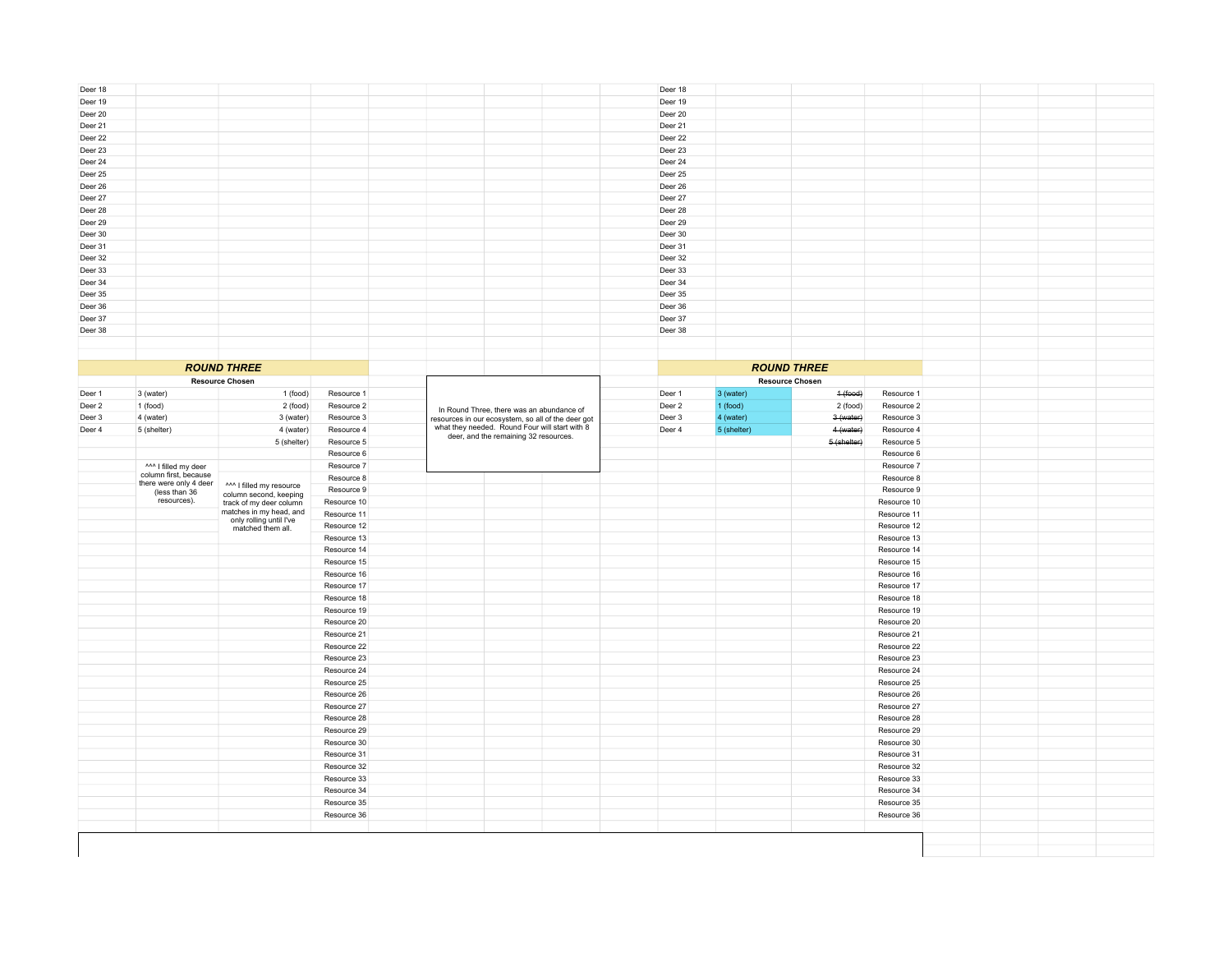|        | $\sim 10^{-1}$         | <b>Contract</b> | the contract of the contract of the contract of the contract of the contract of the contract of the contract of                                                                                                                |  | $\sim 40^{\circ}$<br>$\sim$ |  |  |
|--------|------------------------|-----------------|--------------------------------------------------------------------------------------------------------------------------------------------------------------------------------------------------------------------------------|--|-----------------------------|--|--|
|        |                        |                 |                                                                                                                                                                                                                                |  |                             |  |  |
|        |                        |                 |                                                                                                                                                                                                                                |  |                             |  |  |
|        |                        |                 | Now you take over! Continue playing the game for at least 12 rounds! Fill in your population numbers on the "Data and Population Graph" tab down below. If you'd like to start fresh from your own Round One, use the "Blank G |  |                             |  |  |
|        |                        |                 |                                                                                                                                                                                                                                |  |                             |  |  |
|        |                        |                 |                                                                                                                                                                                                                                |  |                             |  |  |
|        |                        |                 |                                                                                                                                                                                                                                |  |                             |  |  |
|        |                        |                 |                                                                                                                                                                                                                                |  |                             |  |  |
|        | <b>ROUND FOUR</b>      |                 |                                                                                                                                                                                                                                |  |                             |  |  |
|        | <b>Resource Chosen</b> |                 |                                                                                                                                                                                                                                |  |                             |  |  |
| Deer 1 |                        | Resource 1      |                                                                                                                                                                                                                                |  |                             |  |  |
| Deer 2 |                        | Resource 2      | Describe what happened in this round in this box or                                                                                                                                                                            |  |                             |  |  |
| Deer 3 |                        | Resource 3      | in your nature journal!                                                                                                                                                                                                        |  |                             |  |  |
| Deer 4 |                        | Resource 4      |                                                                                                                                                                                                                                |  |                             |  |  |
|        |                        |                 |                                                                                                                                                                                                                                |  |                             |  |  |
| Deer 5 |                        | Resource 5      |                                                                                                                                                                                                                                |  |                             |  |  |
| Deer 6 |                        | Resource 6      |                                                                                                                                                                                                                                |  |                             |  |  |
| Deer 7 |                        | Resource 7      |                                                                                                                                                                                                                                |  |                             |  |  |
| Deer 8 |                        | Resource 8      |                                                                                                                                                                                                                                |  |                             |  |  |
|        |                        | Resource 9      |                                                                                                                                                                                                                                |  |                             |  |  |
|        |                        | Resource 10     |                                                                                                                                                                                                                                |  |                             |  |  |
|        |                        | Resource 11     |                                                                                                                                                                                                                                |  |                             |  |  |
|        |                        | Resource 12     |                                                                                                                                                                                                                                |  |                             |  |  |
|        |                        | Resource 13     |                                                                                                                                                                                                                                |  |                             |  |  |
|        |                        | Resource 14     |                                                                                                                                                                                                                                |  |                             |  |  |
|        |                        | Resource 15     |                                                                                                                                                                                                                                |  |                             |  |  |
|        |                        | Resource 16     |                                                                                                                                                                                                                                |  |                             |  |  |
|        |                        | Resource 17     |                                                                                                                                                                                                                                |  |                             |  |  |
|        |                        | Resource 18     |                                                                                                                                                                                                                                |  |                             |  |  |
|        |                        | Resource 19     |                                                                                                                                                                                                                                |  |                             |  |  |
|        |                        | Resource 20     |                                                                                                                                                                                                                                |  |                             |  |  |
|        |                        | Resource 21     |                                                                                                                                                                                                                                |  |                             |  |  |
|        |                        | Resource 22     |                                                                                                                                                                                                                                |  |                             |  |  |
|        |                        | Resource 23     |                                                                                                                                                                                                                                |  |                             |  |  |
|        |                        | Resource 24     |                                                                                                                                                                                                                                |  |                             |  |  |
|        |                        | Resource 25     |                                                                                                                                                                                                                                |  |                             |  |  |
|        |                        | Resource 26     |                                                                                                                                                                                                                                |  |                             |  |  |
|        |                        | Resource 27     |                                                                                                                                                                                                                                |  |                             |  |  |
|        |                        | Resource 28     |                                                                                                                                                                                                                                |  |                             |  |  |
|        |                        | Resource 29     |                                                                                                                                                                                                                                |  |                             |  |  |
|        |                        | Resource 30     |                                                                                                                                                                                                                                |  |                             |  |  |
|        |                        | Resource 31     |                                                                                                                                                                                                                                |  |                             |  |  |
|        |                        | Resource 32     |                                                                                                                                                                                                                                |  |                             |  |  |
|        |                        |                 |                                                                                                                                                                                                                                |  |                             |  |  |
|        | <b>ROUND FIVE</b>      |                 |                                                                                                                                                                                                                                |  |                             |  |  |
|        | <b>Resource Chosen</b> |                 |                                                                                                                                                                                                                                |  |                             |  |  |
| Deer 1 |                        | Resource 1      |                                                                                                                                                                                                                                |  |                             |  |  |
| Deer 2 |                        | Resource 2      |                                                                                                                                                                                                                                |  |                             |  |  |
| Deer 3 |                        | Resource 3      |                                                                                                                                                                                                                                |  |                             |  |  |
| Deer 4 |                        | Resource 4      |                                                                                                                                                                                                                                |  |                             |  |  |
| Deer 5 |                        | Resource 5      |                                                                                                                                                                                                                                |  |                             |  |  |
| Deer?  |                        | Resource?       |                                                                                                                                                                                                                                |  |                             |  |  |
|        |                        |                 |                                                                                                                                                                                                                                |  |                             |  |  |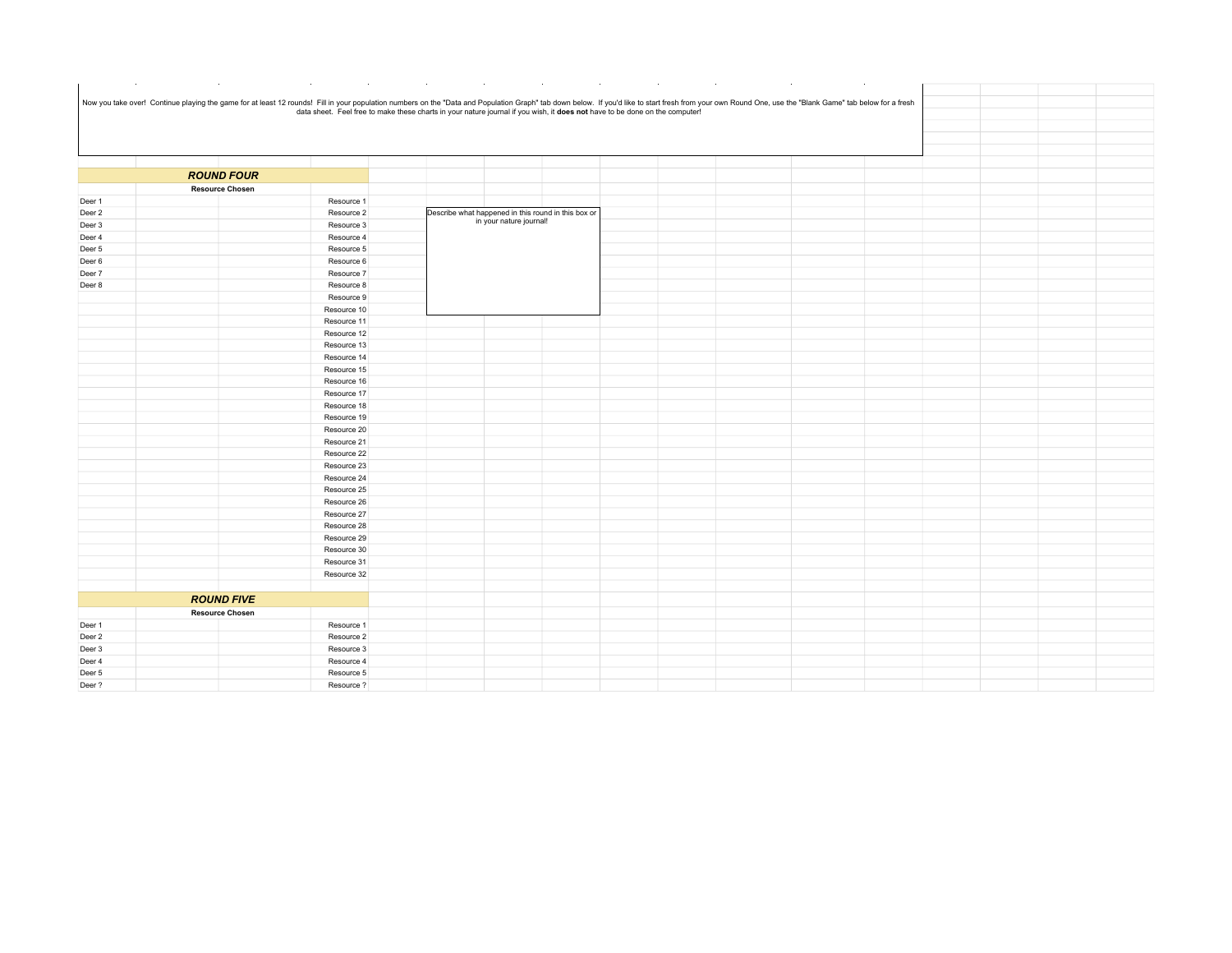|                        | <b>Oh Deer! Resource Tracking Activity</b>                                              |             |         |                                                                                                                                                                |  |  |  |                                                                                                                                                                                                              |  |
|------------------------|-----------------------------------------------------------------------------------------|-------------|---------|----------------------------------------------------------------------------------------------------------------------------------------------------------------|--|--|--|--------------------------------------------------------------------------------------------------------------------------------------------------------------------------------------------------------------|--|
|                        | It's more fun to use real dice, but if you don't have any: https://www.random.org/dice/ |             |         |                                                                                                                                                                |  |  |  |                                                                                                                                                                                                              |  |
|                        | Oh Deer!                                                                                |             |         |                                                                                                                                                                |  |  |  |                                                                                                                                                                                                              |  |
|                        |                                                                                         |             |         |                                                                                                                                                                |  |  |  |                                                                                                                                                                                                              |  |
|                        | Roll 1&2: Food; 3&4: Water; 5&6: Shelter                                                |             |         |                                                                                                                                                                |  |  |  |                                                                                                                                                                                                              |  |
|                        | <b>ROUND ONE</b>                                                                        |             |         |                                                                                                                                                                |  |  |  |                                                                                                                                                                                                              |  |
|                        | <b>Resource Chosen</b>                                                                  |             |         |                                                                                                                                                                |  |  |  |                                                                                                                                                                                                              |  |
| Deer 1                 |                                                                                         | Resource 1  | Step 1. | Roll and assign resources (Food, Water, Shelter) to every Deer and Resource                                                                                    |  |  |  |                                                                                                                                                                                                              |  |
| Deer 2                 |                                                                                         | Resource 2  | Step 2. | Find matches by highlighting and strike-through. (The strike-through button is the funny "S" with a line, next to the Bold and Italicize buttons up there ^^^) |  |  |  |                                                                                                                                                                                                              |  |
| Deer 3                 |                                                                                         | Resource 3  | Step 3. |                                                                                                                                                                |  |  |  | Count matches: determine number of leftover resources and dead deer, as well as surviving deer (don't forget to multiply (x2) to account for their babies!) to determine starting numbers for the next round |  |
| Deer 4                 |                                                                                         | Resource 4  | Step 4. | Add your data from each round onto the "Data and Population Graph" tab                                                                                         |  |  |  |                                                                                                                                                                                                              |  |
| Deer 5                 |                                                                                         | Resource 5  |         |                                                                                                                                                                |  |  |  |                                                                                                                                                                                                              |  |
| Deer 6                 |                                                                                         | Resource 6  |         |                                                                                                                                                                |  |  |  |                                                                                                                                                                                                              |  |
| Deer 7                 |                                                                                         | Resource 7  |         |                                                                                                                                                                |  |  |  |                                                                                                                                                                                                              |  |
| Deer 8                 |                                                                                         | Resource 8  |         |                                                                                                                                                                |  |  |  |                                                                                                                                                                                                              |  |
| Deer 9                 |                                                                                         | Resource 9  |         |                                                                                                                                                                |  |  |  |                                                                                                                                                                                                              |  |
| Deer 10                |                                                                                         | Resource 10 |         |                                                                                                                                                                |  |  |  |                                                                                                                                                                                                              |  |
| Deer 11                |                                                                                         | Resource 11 |         |                                                                                                                                                                |  |  |  |                                                                                                                                                                                                              |  |
| Deer 12                |                                                                                         | Resource 12 |         |                                                                                                                                                                |  |  |  |                                                                                                                                                                                                              |  |
| Deer 13                |                                                                                         | Resource 13 |         |                                                                                                                                                                |  |  |  |                                                                                                                                                                                                              |  |
| Deer 14                |                                                                                         | Resource 14 |         |                                                                                                                                                                |  |  |  |                                                                                                                                                                                                              |  |
| Deer 15                |                                                                                         | Resource 15 |         |                                                                                                                                                                |  |  |  |                                                                                                                                                                                                              |  |
| Deer 16                |                                                                                         | Resource 16 |         |                                                                                                                                                                |  |  |  |                                                                                                                                                                                                              |  |
| Deer 17                |                                                                                         | Resource 17 |         |                                                                                                                                                                |  |  |  |                                                                                                                                                                                                              |  |
| Deer 18                |                                                                                         | Resource 18 |         |                                                                                                                                                                |  |  |  |                                                                                                                                                                                                              |  |
| Deer 19                |                                                                                         | Resource 19 |         |                                                                                                                                                                |  |  |  |                                                                                                                                                                                                              |  |
| Deer 20                |                                                                                         | Resource 20 |         |                                                                                                                                                                |  |  |  |                                                                                                                                                                                                              |  |
|                        |                                                                                         |             |         |                                                                                                                                                                |  |  |  |                                                                                                                                                                                                              |  |
|                        | <b>ROUND TWO</b>                                                                        |             |         |                                                                                                                                                                |  |  |  |                                                                                                                                                                                                              |  |
| <b>Resource Chosen</b> |                                                                                         |             |         |                                                                                                                                                                |  |  |  |                                                                                                                                                                                                              |  |
| Deer 1                 |                                                                                         | Resource 1  |         |                                                                                                                                                                |  |  |  |                                                                                                                                                                                                              |  |
| Deer 2                 |                                                                                         | Resource 2  |         |                                                                                                                                                                |  |  |  |                                                                                                                                                                                                              |  |
| Deer 3                 |                                                                                         | Resource 3  |         |                                                                                                                                                                |  |  |  |                                                                                                                                                                                                              |  |
| Deer 4                 |                                                                                         | Resource 4  |         |                                                                                                                                                                |  |  |  |                                                                                                                                                                                                              |  |
| Deer 5                 |                                                                                         | Resource 5  |         |                                                                                                                                                                |  |  |  |                                                                                                                                                                                                              |  |
| $\ldots$ ?             |                                                                                         | $\ldots$ ?  |         |                                                                                                                                                                |  |  |  |                                                                                                                                                                                                              |  |